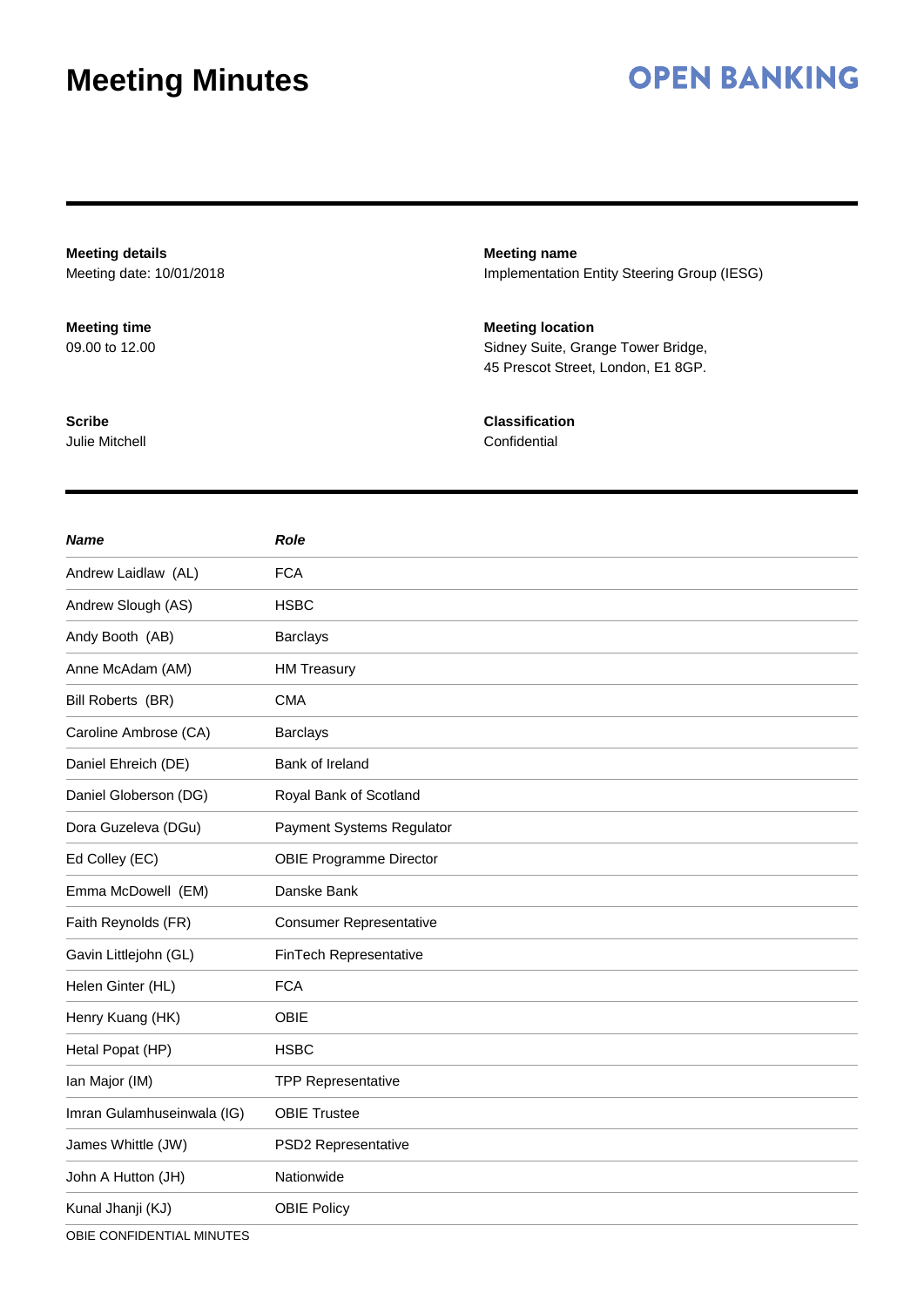## **OPEN BANKING**

| Liam Curran (LC)      | Danske Bank                         |
|-----------------------|-------------------------------------|
| Mark Chidley (MC)     | <b>SME Representative</b>           |
| Mark Mullen (MM)      | <b>Challenger Representative</b>    |
| Matthew Alder (MA)    | <b>HM Treasury</b>                  |
| Nuala Jackson (NJ)    | Santander                           |
| Paul Horlock (PH)     | <b>NPSO</b>                         |
| Phillip Mind (PM)     | <b>UK Finance</b>                   |
| Richard Henshall (RH) | Nationwide                          |
| Richard Lindsay (RL)  | <b>OBIE Communications</b>          |
| Richard Rous (RR)     | Lloyds Banking Group                |
| Robert White (RW)     | Santander                           |
| Roy Hutton (RH)       | Allied Irish Bank                   |
| Stephen Smith (SS)    | Lloyds                              |
| Thaer Sabri (TS)      | <b>Electronic Money Association</b> |
| Walter Mccahon (WM)   | <b>UK Finance</b>                   |

#### **No. Agenda item**

### **1 Housekeeping**

**IG**: Opened the meeting, introducing Julie Mitchell (JM) as the new secretariat for IESG.

**FR**: Advised that she would leave the meeting at 10:15

- **JW**: Advised that he would leave the meeting at 11:30
- **KJ**: Advised he would leave the call and would re-join at 11:30

**IG**: Advised the agenda would be adjusted to start with Item 4 after Housekeeping.

**FR**: Requested an amendment to the minutes to capture her absence from the meeting on 3 January 2018.

**IG**: Confirmed the minutes had been circulated and all comments/amendments had been included and after any further amendments, confirmed the minutes as approved.

**RW**: Requested that the discussion on Opt-out was in competitive space was not a standards issue and should be reflected in the minutes.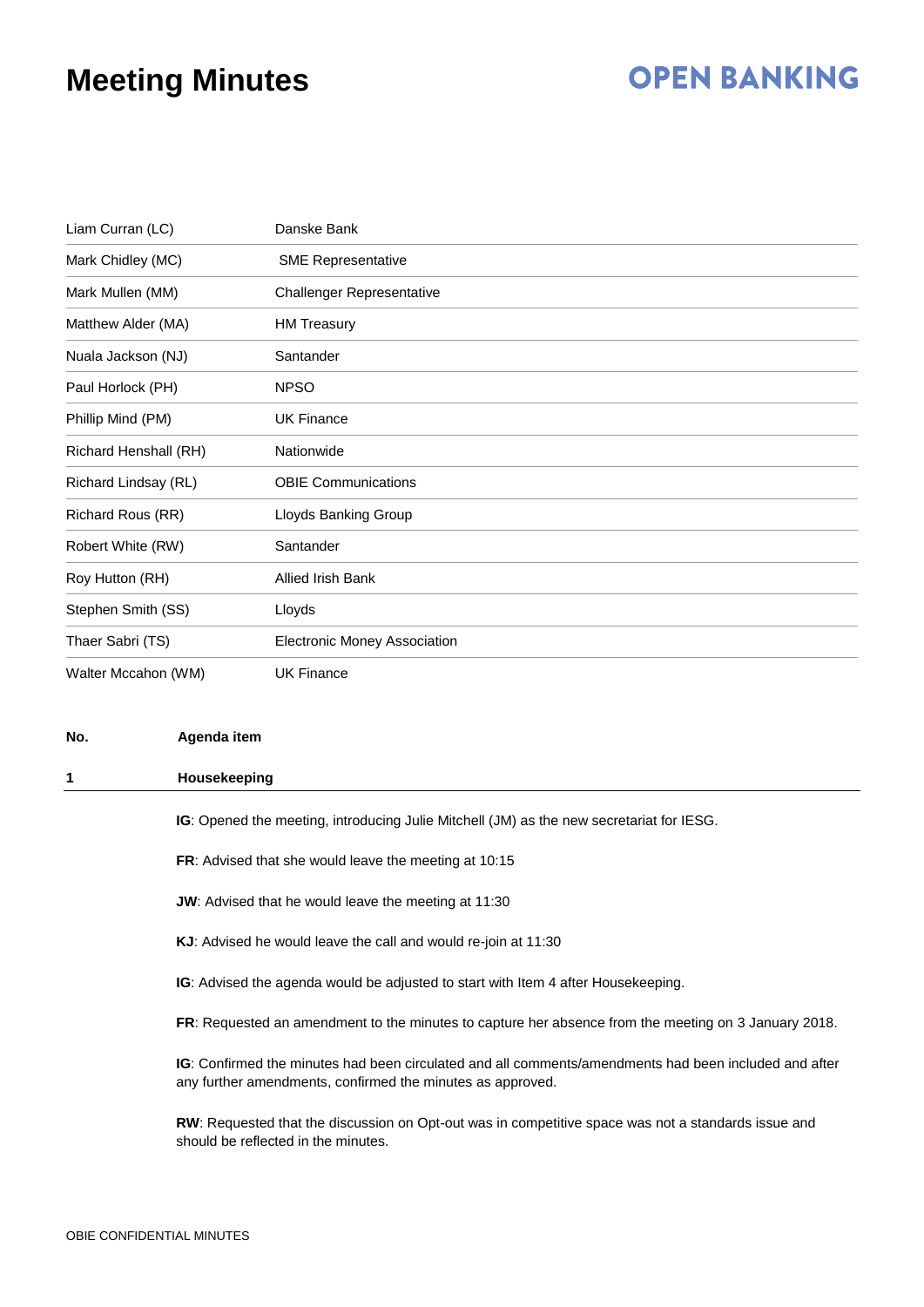# **OPEN BANKING**

### *ACTION - IESG\_2018\_301\_8 - RL to update attendees and Opt-out commentary.*

**EC**: Confirmed that the draft pitch document is available for review. **IM** and **GL** to review w/c 15 January 2018.

### *ACTION - IESG\_2018\_301\_18 - EC to provide pitch documents to IM and GL to review*

**IR:** Confirmed Action Item IESG 2018 301 3 and IESG 2018 301 4 closed, following the required papers submitted to this Steering Group meeting.

**IR:** Advised that IESG\_2018\_301\_5 action was closed. Discussions had taken place with some of the CMA9 and other stakeholders. This item was also discussed in more detail during the meeting. **IR** also closed IESG\_2018\_301\_6, citing that papers were circulated in the previous weeks pack.

**RL**: Confirmed that item IESG\_2018\_301\_7 is not scheduled for closure until 31 January 2018.

**GL**: Questioned the Liability Summary and Howell Lovell/OBIE Redirection Report which had been discussed at the end of the meeting on 3 January 2018. **GL** expressed concern regarding the depth of the discussion and due to late circulation of the paper, felt there was little chance for teams/individuals to provide comments before the meeting.

**IR**: Advised that there was a discussion; however no amendments or comments have been received to date.

### *ACTION - IESG\_2018\_301\_9 - KJ to discuss Liability Summary with GL and reflect comments in next reiteration of report.*

**JW**: Advised the role and objectives of his team have transitioned fully to the NPSO from 2 Jan. This does not impact his role in IESG as he represents the PSD2 Stakeholder Group. The terms of reference of the SG are being updated to reflect this change in line with the objectives and mandate of the NPSO. This will likely not alter anything in the short term but he will revert as appropriate to IESG should the need arise. Also relevant to this is the MoU that is being formed between NPSO and OBIE.

**IR**: Questioned if there were any implications on OBIE interaction.

**JW**: Explained further that he had the support of the EC to chair the API Evaluation Group in Europe and that if that were to be the case it may have a bearing upon his role in the OB programme should there be a conflict between evaluating OB at European level and being part of the initiate. **JW** would work that through within the developing governance of the evaluation group being agreed with the EC and update IESG as and when

**IG**: advised that PH has joined the Group as an observer, representing the NPSO.

### **2 Update on Opt-out Functionality**

**IG**: Stated that Opt-out has developed into a larger issue due to some ASPSPs looking to incorporate it ahead of any formal evaluation or investigations. Furthermore TPPs consider it to be anti-competitive with the main misconception aired by the media being this is an Opt-out service and not an Explicit Consent service. **IG** also stated that an OBIE perspective, some of the core infrastructure that was expected to be in place is not and that this meeting is the last opportunity for members to air their perspectives on approaches to Opt-out, ahead of the Managed Roll-out and the formal evaluation/investigation.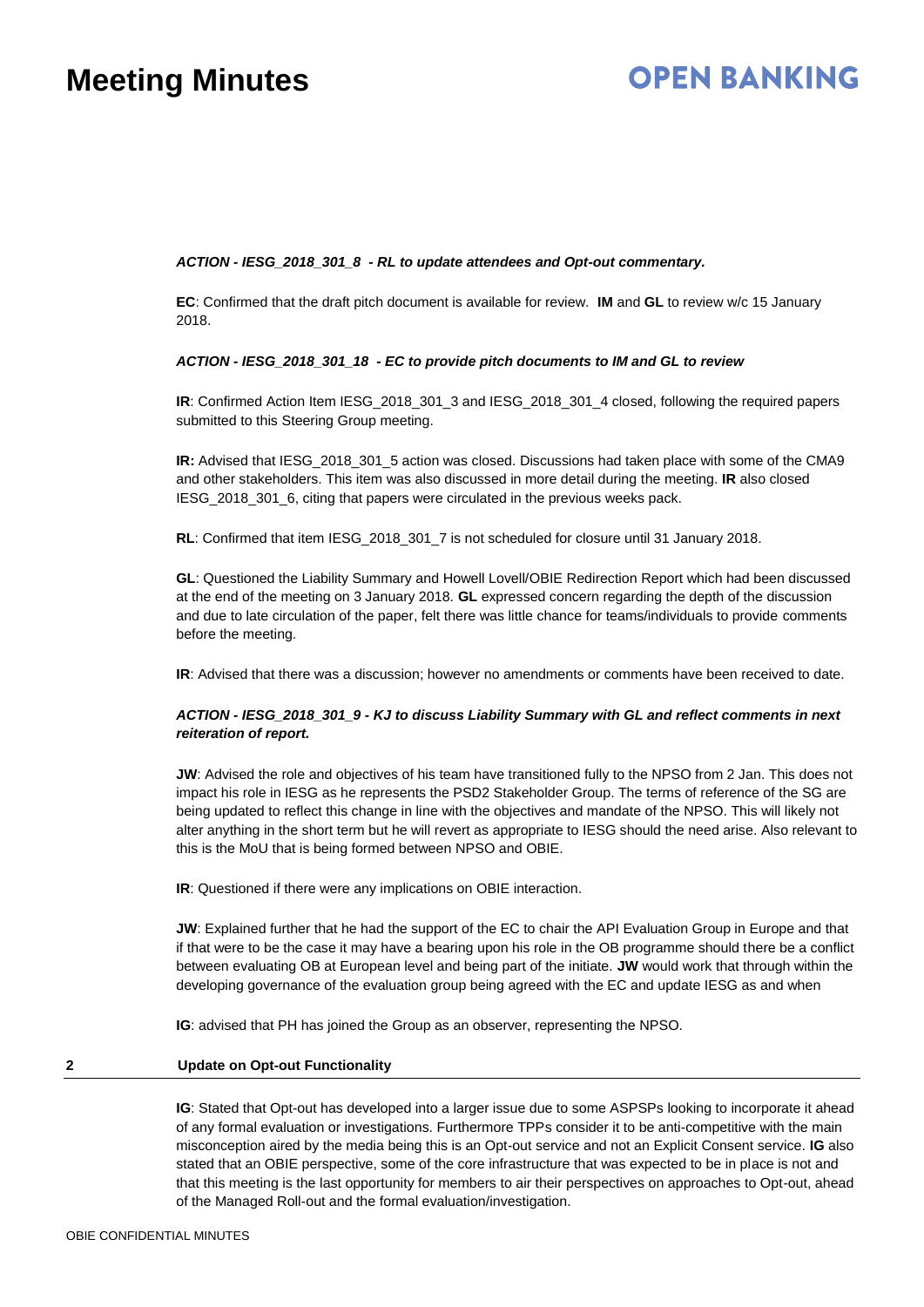# **OPEN BANKING**

**RW**: Stated that there appeared to be a lack of definition of what Opt-out is .

**IG**: Agreed there is no clear definition and suggested a universal Opt-out will allow a consumer to turn off an Open Banking API.

**GL**: Stated that in order to turn them off, they need to be turned on in the first instance. GL then shared his view of the five step process; from the consumer being marketed by the TPP to consent of data sharing, citing it is simply an Opt-out from competition. He also quoted research that demonstrated a level of concern of a data free for all and no additional customer protection.

**EC**: Advised that the media and the customer see Open Banking not as an API but as any access to accounts, not something which has API interaction. The customer believes they are turning off Open Banking, so the definitions are very different.

**IM**: Felt that Opt-out is not necessarily a planned pre-event matter, e.g. once the customer has opted-in to several services, they could then switch all of them off. IM followed that a TPP service moving forward will need to understand why it can no longer access the customer's data, however the customer will be confused as to why that particular service as stopped functioning.

**GL**: Suggested a working definition of "Revocation" is required. **GL** held the view that the customer would be switching something off that is on and Opt-out settings, something to off that isn't on in the first place.

**IM**: Advised this already exists and explained the process.

**IM**: Disagreed with this and stated that the message needs to clearer on all sides.

**FR**: Expressed concern that there is a propensity for customers to be manipulated and sign up for items they don't really want/need. Stating consent is not just linked to data and Terms and Conditions (T&Cs). FR advised it is difficult to separate them out and many customers do not read T&Cs. FR believes there is an opportunity in the market to gather data to evidence the way Opt out works.

**IG**: Questioned if FR believed the Opt-out responsibility sat with the Banks or the TPP.

**FR**: Responded that is should be the customer's responsibility to turn off, it is their decision to not share their data. It needs to be a clear, permission led Opt-out.

**BR**: Advised there is nothing in the Order, or in the report on this particular aspect that would give anyone the powers to mandate an Opt-out. If there were, it would frustrate the objective of the initiative. The Group needs to look at this in greater detail, how it would work and what the consequences would be.

### *ACTION -IESG\_2018\_301\_19 -KJ* **to** *provide a scope for assessing Opt-out*

**FR**: Viewed that this is time bound and that data sharing is likely to become the normality. However there is still a need to meet FCA regulatory requirements.

**GL**: Advised that one bank is due to go live in the near future, contesting that this is still an evaluation item as agreed by the Steering Group to be dealt with in the Roadmap. **IG** stated that the Steering Group could not agree on a meaning of Opt-out. **GL** rejected that, citing that is was an evaluation subject matter, and was to be dealt with at a later date. **GL** asked what Open Banking's response is to the bank that is not adhering to the roadmap.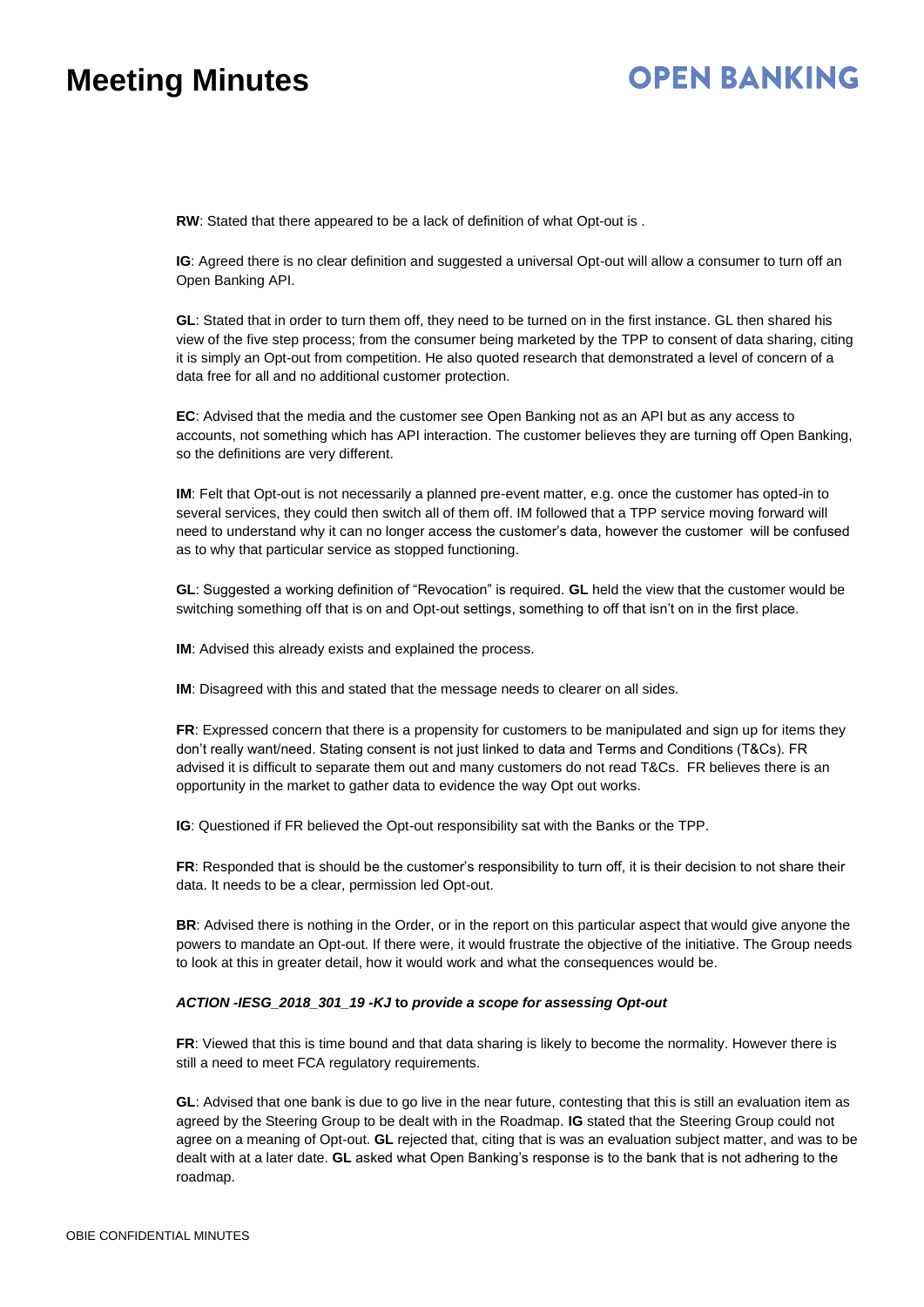# **OPEN BANKING**

**DG**: Requested that the discussion should be correctly framed and felt that the business side of the market was being ignored. **DG** supported BR and FR comments. Suggested that it could be the responsibility of one of the governing bodies to challenge any bank that deviates, stating that the roadmap needs completing within the next 18 months, as well as evaluations, discoveries, definitions and standard setting within the next six weeks. **DG** suggested a working group to see if there is buy-in, make sure it includes all use cases and not just presumptive, single, personal accounts.

**JW**: Advised that the position was similar Europe six months ago and the outcome was that both entities have a relationship with the customer and they choose to offer services to them based on consent. Banks offered an Opt-out and TPPs believed it was anti-competitive, leading to possible manipulative behaviour that could result in friction being added to the journey. **JW** referred to it as a problem for OBIE, stating prevention needs to be understood and this along with it being an implementation issue, it needs to be defined and the impact on the market analysed. **JW** questioned if it sits within the standards of OBIE or is it a market placing and how an institution deals with its customers.

**AL**: Observed that it is important to evaluate quickly to obtain impact information on TPPs and customers. Additionally there are features of OBIE that will need to be monitored and a more immediate concern is how this is presented to the customer. **AL** advised that the FCA would have strong cause for concern if the customers were advised that they need to keep their data safe, when you switch this on. Where does the management of customer consent sit? Is it in the banks on-line environment or the TPPs, or somewhere else? It will need additional reviewing.

**IG** asked **AL** if he saw any relevant precedence. Are there any other examples of Opt-outs that have been used successfully?

**FR**: Advised that there are some industries that are providing Opt-out, gambling for example and quoted Squirrel and Money Locker as working examples. It is the customer that places the restriction on themselves. If OBIE is serious about giving customers control then Consent versus Control needs to be evaluated.

**AL**: Advised that consideration of the customer needs is important and what do they do if they Opt-out and decide at a later date they need a service. **AL** questioned how many "digital hoops" would the customer have to go through, and will this provide a barrier for TPP marketing.

**AMC**: Disagreed with the gambling analogy, stating that OBIE is not about protecting the customer from their on-line activities. The question is about whether a customer thinks that sharing their data is safe, they need to believe security is reliable therefore they will accept the T&Cs. **AMC** stated that it was not clear how the banks would deliver the Opt-out. Having a blanket Opt-out coming from the ASPSP side, the TPPs might not know that it's there and would therefore be unable able to provide a service.

**AB**: Advised it is not just about customers making decisions. GDPR has raised the bar in terms of control of customer data

**SS**: Stated that there are respectable arguments on all sides and believes it would be preferable to see what happens during Managed Roll Out. If it is observed that the banks have the Opt-outs, it raises an obvious question as to why it is being done and is it a problem.

**IG**: Suggested that the banks provide MI to OBIE to capture customer data from Opt-out, believing it will prove useful for any modifications and analysis to the API standards and to review what is good/bad practice for the Opt-out process.

**PM**: Noted that one point that had not emerged for evaluation related to Payment Initiation. Definition of the Opt-out in relation to what services.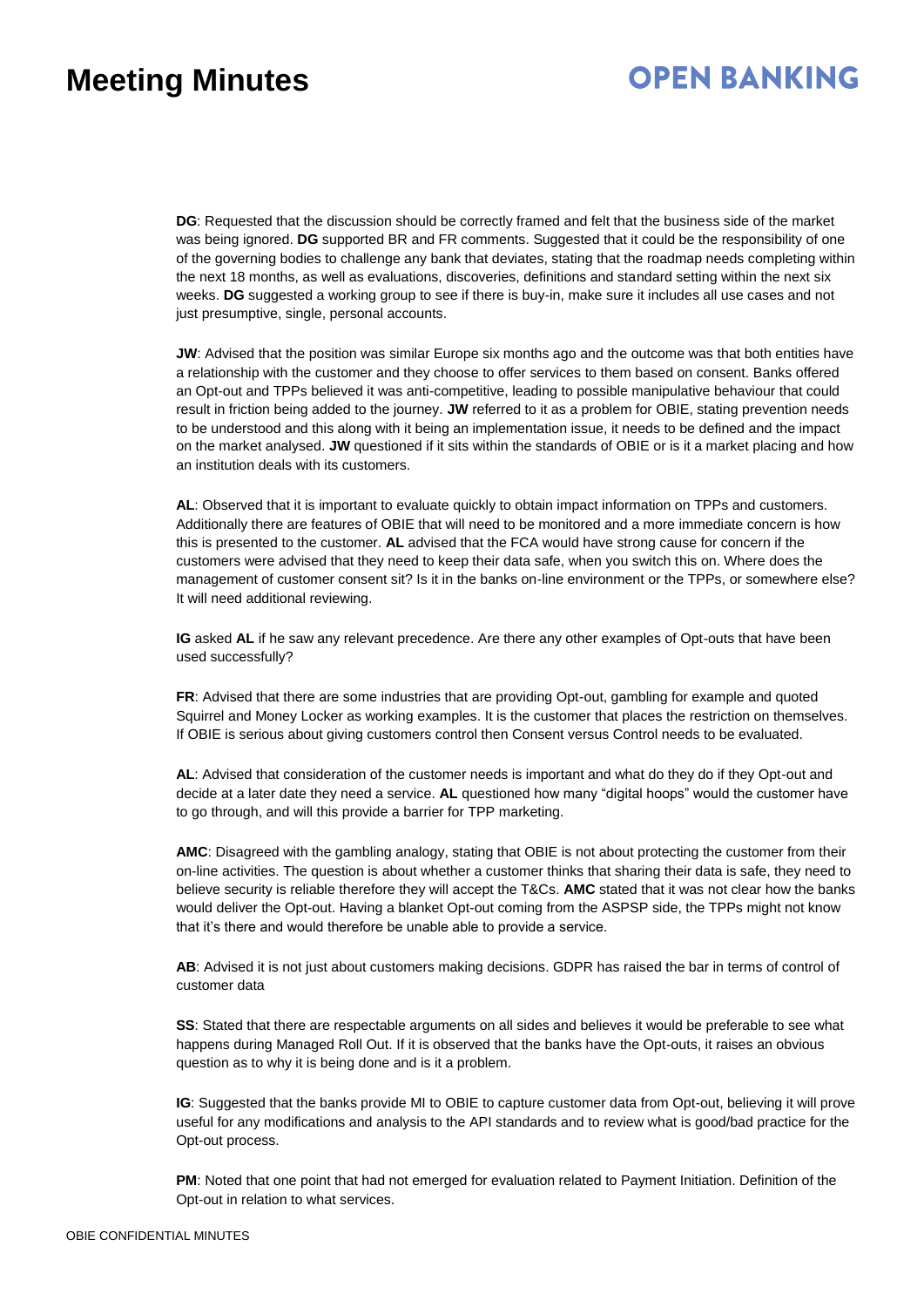# **OPEN BANKING**

**IM**: Stated the concern that has been aired by the TPPs, is that once Opt-out has been implemented it will be very difficult to advance with whatever the service is. On Monday (15 January) the MI will be available and what could come to light is, do customers understand what Opt-out means for the future.

**AMC**: Questioned what is the value of the MI obtained during the Manged Roll Out and is wary of how useful it will be as these are staff accounts that are being tested.

**GL**: Stated that the TPPs will abide by anything that comes out of the evaluation, in the consensus of this Group and as a representative of the TPPs, he utterly rejected the right of any independent entity to go on their own and deliver this, if the TPPs are going to continue to work together as an eco-system. **GL** observed that the TPP community worked hard to meet the ASPSP community half way and viewed this action as competitive positioning and doesn't offer any additional customer protection. **GL** requested the Group advise the TPPs on the proposals to deal with this and would like to see the banks that are intending to release, to switch off until the evaluations have taken place. If it is decided in the evaluation that this is a good thing, then the TPPs will abide by it.

**FR**: Questioned whether the customers worries are justified or not. Stating that people should have the opportunity to make decisions for themselves and this Opt-out facility. **FR** suggested that the banks do their own analysis and doesn't believe the APIs need to change, stating if numerous people sign up it should be a strong indicator that there is a problem with trust.

**FR**: Expressed neither concern that customer behaviour is not taken into consideration nor will they know what they are signing up to.

**IG**: Advised there is a precedent to set behaviour guidelines on what is and isn't acceptable.

### *ACTIONS*

*IESG\_2018\_301\_10 - To scope Opt-out evaluation exercise, when to start, what to cover, conclusion. Present to IESG as soon as possible and encourage those with vested interest to provide input.*

**FR**: Requested that guidelines and terms and conditions should be displayed by TPPs. It is not clear how customers will be able to understand how consent should be presented.

**IG**: Stated that it is clear on how TPP present consent, but agreed a discussion on how the TPPs display their guidelines and terms and conditions needs to take place.

**BW**: Advised that if a TPP contacted the CMA regarding a bank's conduct they would be obliged to review the issue. **GL** asked what the process would be. **BW** responded that a letter would be the first step.

**DG**: Suggested it would be useful to update the API responses so that there can be a positive response back to a TPP.

**GL**: Asked what should be done prior to evaluation? **GL** contested that because it's an evaluation item, no one should be able to take it to market until the evaluation is complete.

**IG**: Advised there is an approved mechanism for addressing this matter. **GL** questioned timescale. **IG** advised GL to write to the CMA. **GL**: confirmed a letter would be sent after the meeting.

**IG**: Confirmed that the IESG agreed and an evaluation was required and there was a need to consult on what the scope of that evaluation would look like. Were there are any specific parties who had concerns, if so; they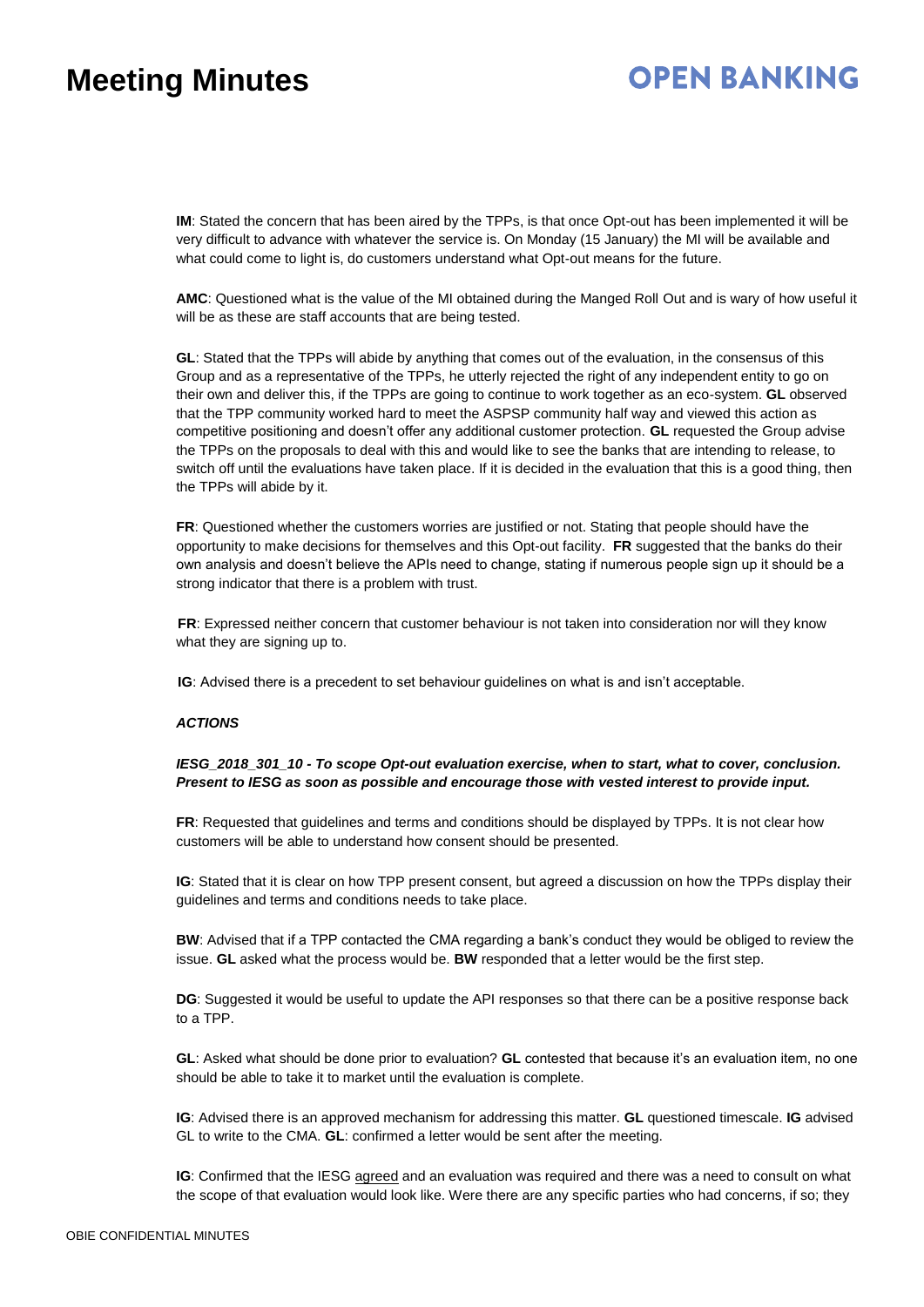# **OPEN BANKING**

should raise them with the CMA, who are sensitive to anything that frustrates the intention of the Order. It will be looked at in a short time frame as this has been raised late in the day

### **3 Programme Update**

**EC**: Provided an update on the Programme, going through the papers in more detail with the IESG members. **EC** advised the attestation gave no cause for concern, and the report would be with IG later in the day. **EC** also updated the IESG that the process is being audited by KPMG and IG will get also receive that report shortly. There was nothing flagged by KPMG as cause for concern.

**IG**: Advised the CMA9 if that want to read the KPMG, two page letter it can be reviewed under a Hold Honest letter and requested a direct approach sooner rather than later. **IG** stated that this report provides comfort that the attestation process undertaken by the OBIE is being taken seriously and there is a good process around it. **IG** assured the Group that KMPG are not validating the attestation it was more of an "eyes on the process approach".

**EC**: Provided an update on the enrolment numbers and went into further detail of the programme update as well as covering the CMA9 status update, with a view to the Go Live at the weekend (13 January).

**CMA9**: Reported they were ready for Go Live, with more detailed updates from **AIB**: some challenges with the checklist relating to T&Cs sign off, changes within confluence which haven't been tested. However these are all procedural and will not cause any delays. **Nationwide** reporting an early decision to focus on testing phase and advised they were the first to prove on boarding capability with TPPs. Will provide detail to BW and IG. **RBS** have 99 customers ready for Go Live and there will be more TPP testing. Validation still needs reviewing. Will not impact Go Live.

**IG** asked **RH** about T&Cs advising that he believed they had been signed off. **RH** responded that they have been agreed. **RH** confirmed they have been through the regulator and legal working group and the final version has been distributed.

**GL**: Asked if there was going to be a discussion on the TPP preparedness at any stage.

**IG**: Advised it would be covered in Managed Roll Out.

**DB**: Provided an update on the risk register and reviewed the papers with the IESG and reiterated how the focus had changed. It was reviewed with the CMA9 and this adjusted some of the scores.

### **4 Updated on Managed Roll-Out**

**EC**: Advised the Managed roll-out documentation is finalised and approved by PMG 10/01/18

#### **Group agreed with PMG approval**

**EC**: Reported that three TPPs have had "minded to authorise" notices from the FCA

**AL** said that further approvals would be clear once the FCA Register begins to update early in the afternoon of 13/01/18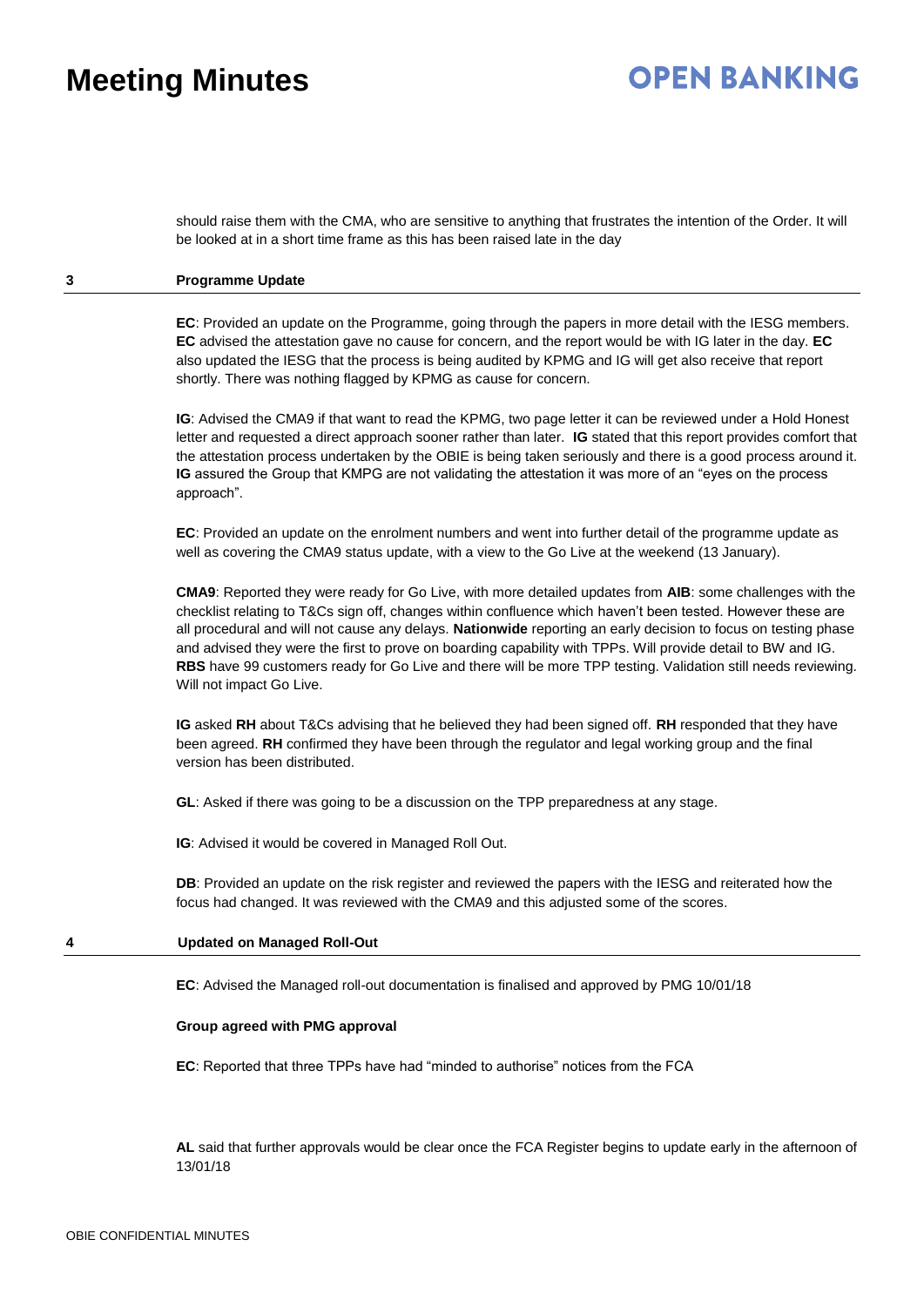# **OPEN BANKING**

**GL**: Queried the degree of support TPPs have had from the FCA through the registration process, particularly focusing on a lack of transparency on how to obtain a "MtA" notice

**AL**: Responded that the process requires a degree of confidentiality but that further "MtA" notices would be issued prior to 13/01/18

**GL**: Asked if any screen scraping companies who started after January 2018 and are therefore not covered by regulation automatically might be refused registration and, therefore, forced to cease trading

**AL**: Could not comment on the registration process in that level of detail

### *ACTION - IESG\_2018\_301\_12 - At IG's suggestion, RL and GL agreed to co-ordinate around communications in that eventuality*

**EC**: reported that he expected to be setting registered TPPs up with specific banks to begin testing.

**GL**: Reported feedback from some TPPs that there is significant variation across the banks in terms of the structure of data received and conformance to the Security Profile.

**JH**: Refuted the idea that the 9 have not built to a standard and said that TPPs he has worked with often have not built to the specifications themselves

**JH**: Said that the managed roll-out would inevitable involve iterative development for all parties

**GL**: Reported that only NBS and LBG were fully available to TPPs in MIT

**CM**: Acknowledged challenges with the Profile but said that everyone – ASSPs and TPPs – needs to comply

### *ACTION IESG\_2018\_301\_13 - R2 deliverables to be signed off at IESG.*

### **4 Release 2 Activity Updates**

**IG**: Provided an overview on the deliverables and evaluations. Deliverables are crucial to allow sign off to occur as per the time line for the implementation period and meet the target date for Release 2 (which is in August).

**CD**: Provided a high level overview of the papers, noting that 1.1 was published in August 2017 and goes live on Saturday (13 January). Since September 2017 OBIE have been looking at what happens next and what the market wants through Use Cases and SCA exemptions. It was on the 22 November 2017 that the Roadmap was published. **CD** advised that focus has shifted slightly on to the six items that are for a specific delivery in February 2018, with implementation in August 2018. There are two areas of focus: What is the CMA order and What is PSD2 and how they refer to the roadmap items.

**IG**: Expressed concern over timelines and asked CD to provide support in the approval process.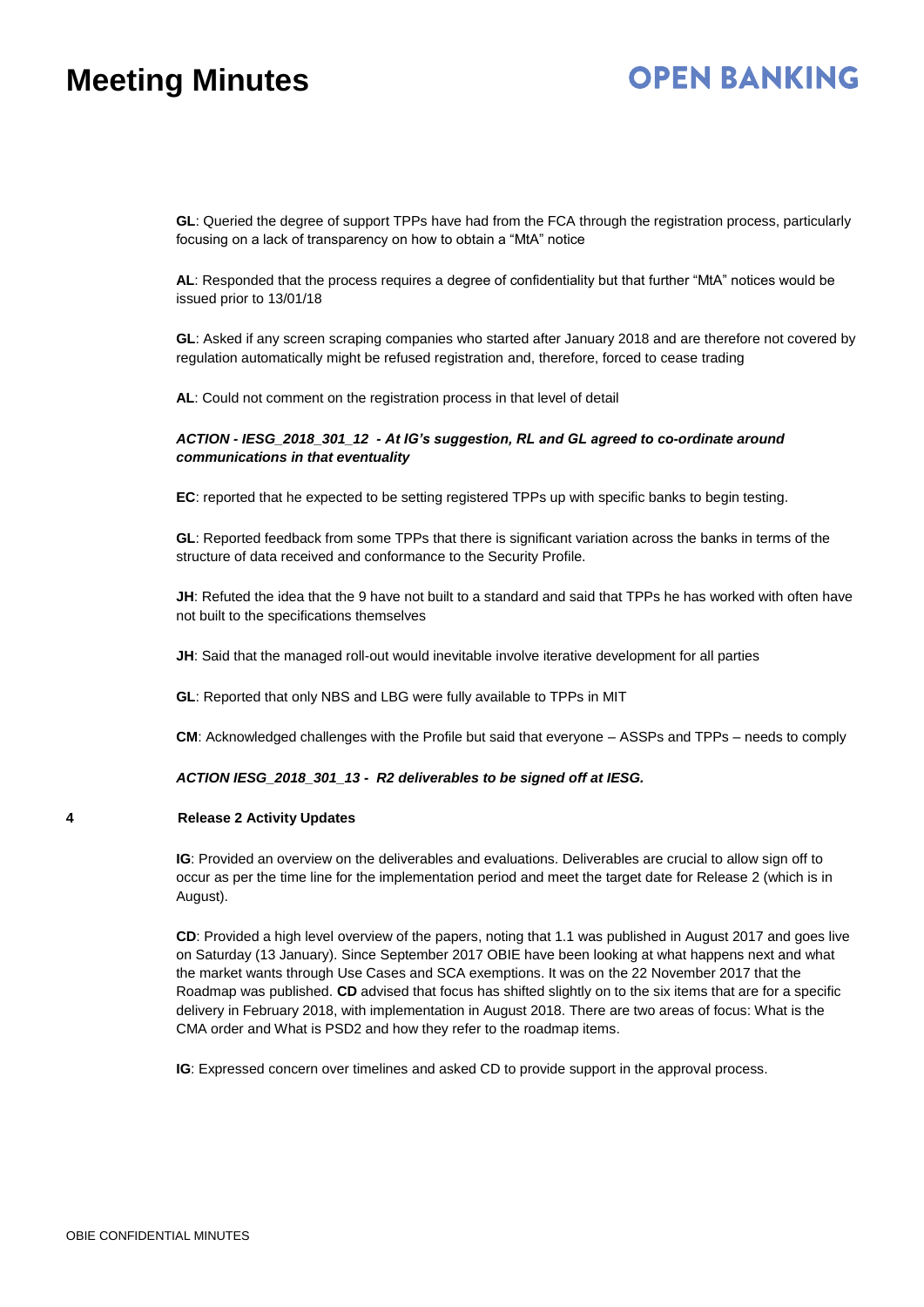## **OPEN BANKING**

**IG** reviewed the delivery Items:

P1 Open date progressing well.

P2 Two way notification, looking at a simple approach.

P6 In terms of confirmation of funds, this is has been looked at in a lot of detail and supports CBPIIs, There is a question over the utility of that

P12 and P20 comfortable with the approach.

P5 requires further discussion.

**CD**: Confirmed that all of the above will need to be signed off on the 19 February. If no agreement on scope it will be difficult to get the designs signed off.

**IG**: Asked if what the next step was after sign off? CD advised that once signed off received an early release candidate of Release 2 can be published for wider consultation and feedback. In February it will need to go through multiple iterations and reviews.

**JH**: Asked if it had been through PMG? **CD**: Confirmed P5 and P20 had been through the sharing process and feedback captured.

**JH**: Stated that he felt P5 language is conflicted and needs standardising as it could lead to different interpretations compared to what was in the original proposal.

**IG**: Asked CD to explain why the team, the TPPS and the CMA9 have been comfortable to date working up the scope that is contained within the document.

**RH**: Disagreed along with numerous others that they were not comfortable.

**CD**: Technically the CMA9 and the TDA are in support, in terms of design that will enable the SCA exemptions. There is a difference of opinion in some of the CMA9, which comes down to whether future dated or recurring payments are being discussed and where the mandate sits (i.e. with the TPP), which is also OBIE's interpretation of PSD2 - TPPs to have access to the account via an API rather than an API that can set up the future or recurring payment.

**JH**: Asked about the Direct Debits. **CD** replied that these are considered out of scope.

**CD**: Advised there are a couple of SCA exemptions which includes sweeping, also used e-commerce as an example where a payment might be made at some stage in the future. **DG** advised that SS raised this a few months previously, which is the opportunity in the space for orchestration of single immediate payments under a broader consent rather than trying to replicate all types of payment. The feedback at the time was that these are payments and they need replicating. TPP will not set up a future dated payment mandate.

**CD** Agreed, OBIE doesn't believe there are strong Use Cases of that are in the spirit of PSD2.

**DG**: observed that was what was agreed on the Roadmap.

**IG**: Disagreed that the Roadmap agreed to set up standing orders. **DG**: stated it was about replicating the payments that the banks offer today, as per what a customer sets up in their on line portal.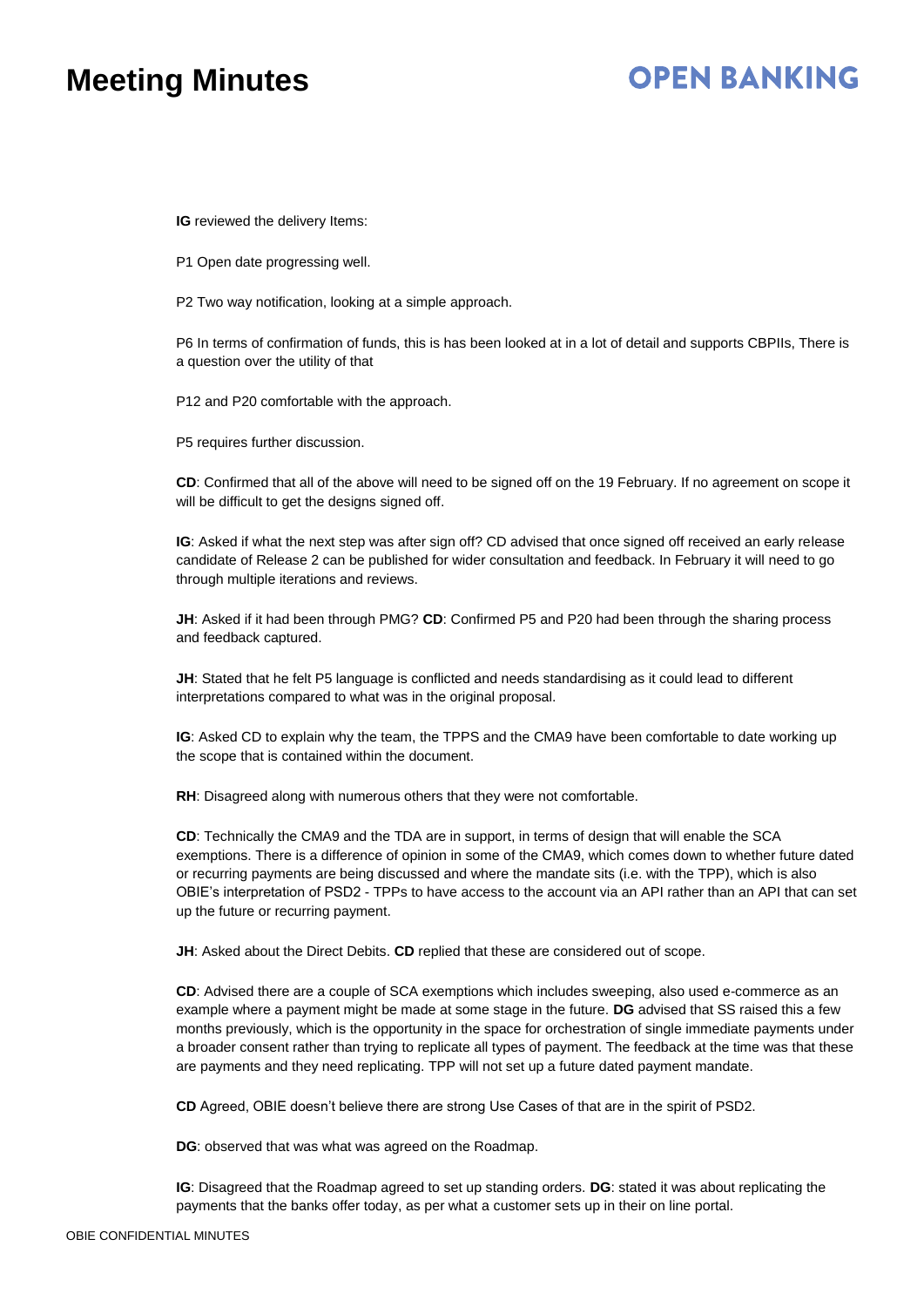# **OPEN BANKING**

**CD**: Advised that the feedback OBIE has received is that technically this is a good solution to enable SCA exemptions. The TPP has a got a mandate and depending on what the conditions are and what the data field in that mandate is, can result in a longer token to initiate payments, those payments then don't subsequently require SCA.

**IG**: Advised this will need addressing in the next release.

**GL**: Offered an alternative approach. The technical solution proposed enables the TPP to have a greater deal of flexibility and control on how they initiate payments in various circumstances. There are two methods of doing this, both have technical strengths, but how much does it cost to implement and will the TPP have more control of the customer data.

**CD**: Advised that this hasn't been presented as agreed.

**DG**: Believes there is a genuine misunderstanding on the roadmap relating to payment types and flexibility around single, immediate, faster payments for TPPs.

**IG**: Asked is the understanding that functionality for Release 2 is setting up and amending standing orders, stressing that it was late in the day for a new build.

**CD**: Advised that some initial design work has been done, however there is a very clear requirement from the markets and some of the Use Cases in the Roadmap, those methods will meet the Use Cases and other SCA Use Cases and every payment initiation is a single, immediate payment with a token that can be used for SCA exemptions. **CD** also stated that it met the core requirements that are on P5 and is also is future proof for other SCA exemptions. Additionally, PSD2 doesn't say that a TPP must be able to create and manage standing orders.

**RM**: Stated that the view from the market is that the OBIE has met their requirements and mirrors the understanding of what comes under PSD2. **RM** had not heard the arguments that inferred this wasn't going to deliver what was agreed on the Roadmap. **RM** is supporting the design as it stands at the moment.

**AL**: Suggested this needs more discussion and asked how the SCA exemptions are seen to be applied.

**GL**: Asked the CMA9 if they have concerns about this and is it primarily on cost or more power to the TPP. What is the main objection or have has it been misunderstood on the Roadmap.

**AB**: Stated that cost is one concern, however there are also issues around SCA exemptions, which could leave the banks open to the risk of fraud, resulting in compensation pay-outs.

**CD**: Advised that one of the challenges mentioned by the CMA9 was that it would be extremely challenging to set up a function to change standing orders.

**IG**: Suggested that many of the CMA9 are in a similar space and given timing requested they come together to write to him, explaining what the issues are with P5 and what the alternative proposition is, why it makes sense and what is therefore the deliverable for Release 2. **CD** would also do the same therefore enabling IG to compare.

**DG**: Requested IG look at the text on the road map to ensure they match and link up.

**KJ**: Requested feedback from the Group that allows better reflection on what is taken to PMG and TDA representatives. Along with the need to create governance that allows strategic discussions before anything is tabled.